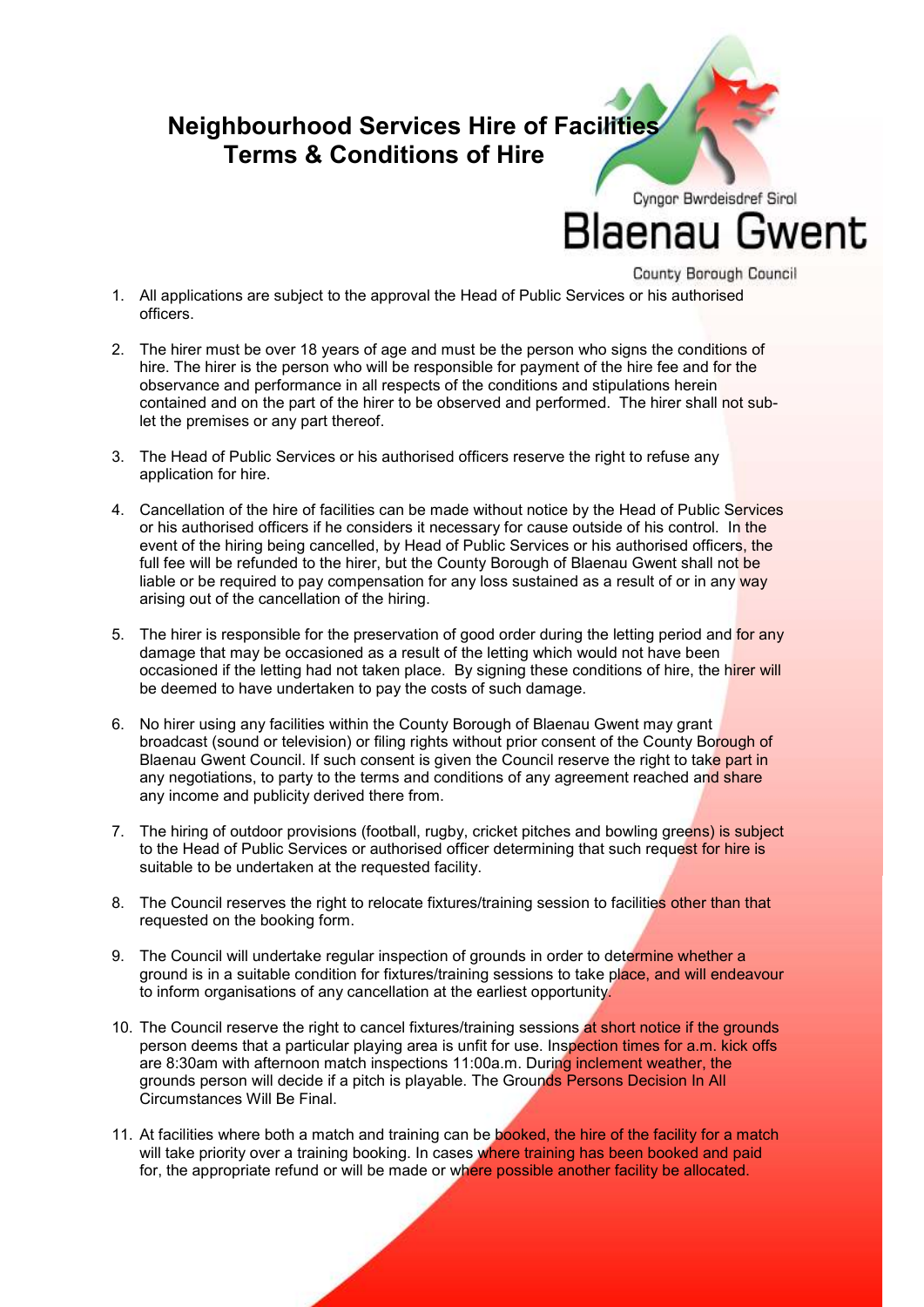- 12. **The unauthorised use of facilities/buildings, or playing of matches cancelled by an authorised Grounds Person will result in an immediate £50 fine and withdrawal of facilities for the club/organisation until a full investigation can take place.**
- 13. For Football/Rugby Matches, the booking period covers the **official match duration** and only 1 Football/Rugby Match may take place per booking. Bookings for mini football & rugby fixtures (7-11yr olds) will be for a maximum of 90 minutes.
- 14. It will be the clubs responsibility to ensure that spectators do not encroach on to the sports pitch. I.e., standing along the half way line when using half the length of a pitch.
- 15. Football/Rugby Clubs will not be permitted to provisionally book a second pitch in the event that their first pitch may be unplayable in adverse weather conditions. Clubs attempting or found to have breached this condition may result in the withdrawal of the use of Blaenau Gwent's facilities.
- 16. For both Football & Rugby Training, the booking period is for 1.5 hours and numbers are restricted to 30 people per team, in order to protect the playing surface. Football/Rugby teams who have in excess of 30 participants will be required to make a separate booking.
- 17. Facility Hirers/clubs with more than one team i.e. senior and youth teams MUST make separate and individual bookings per team. Exceptions for mini & junior teams training together will be considered on application. These exceptions will be considered and approved by the Head of Public Services or an authorised Officer.
- 18. Where clubs/organisations are preparing & serving refreshments, within pavilions/changing facilities they must ensure that all food safety legislation is complied with, including the legal requirement to register with the Environmental Health Section. Responsibility for any food production/sale lies with each individual club/organisation. For information regarding compliance, clubs/organisations can contact the Environmental Health Section on 01495 357813.
- 19. Where clubs/organisations use mobile catering units, I.e. burger vans, ice cream vans etc, on Council land, it will be the clubs/organisations responsibility to ensure that the vehicle owners are registered with their local Authority's Environmental Health Department. For further registration information clubs/organisations can contact the Environmental Health Section on 01495 357813
- 20. The County Borough of Blaenau Gwent reserve the right to cancel all future bookings and withdraw the use of all facilities in cases where the hirer or persons in their charge fails to conduct themselves in accordance with the terms and conditions herein or undertakes any acts where staff or public may be threatened verbally, physically and or engage in any activity deemed by the County Borough to be anti social behaviour.
- 21. The hirer is also responsible for:
	- a. The administration, organisation and running of the particular sessions.
	- b. Supervision and control of officials, spectators, competitors and vehicles.
	- c. Leaving all premises including facilities, changing rooms, toilets and showers in a clean and tidy condition. Having sufficient stewards and officials to fulfil these conditions.
- 22. All facilities/equipment are subject to the rules/policies set down by the Neighbourhood Services Section, e.g. use grounds and pitches etc. and the council will not accept claims for injury caused as a result of breach of these rules. The council will accept no liability for loss of personal items, e.g. clothing.
- 23. The hirer must pay full charge for partial hire, where no other appropriate use of the facility is possible.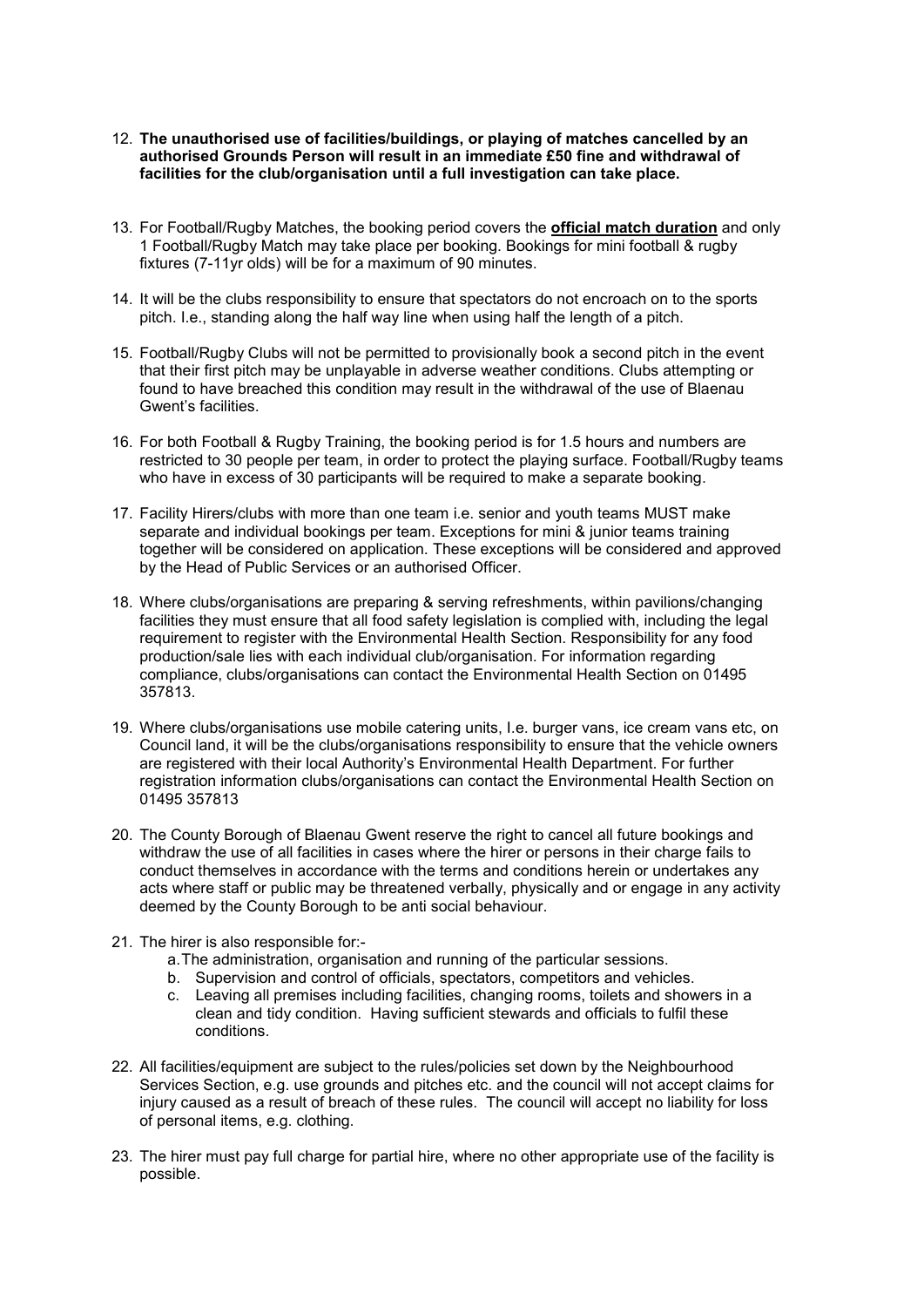- 24. The authority's Sports Development Unit will be given priority in programme allocation, in order to support the aims of the sports and Active Living Strategy.
- 25. It is the policy of the County Borough of Blaenau Gwent to safeguard the welfare of all children and vulnerable persons. All organisations should therefore have a clear statement (code of practice) and adopt working practices and procedures that deal with child protection and vulnerable persons issues. A copy of such should be provided.

#### 26. **Hire of Facilities**

a. Hire

Facility hire requests MUST be made and paid for by 12noon on the Thursday prior to the weekend of the required fixture. Facility hire requests made after this time will be considered but not guaranteed.

In the event of midweek games/training requests consideration will be given 24hrs prior to the requested time/date.

b. Cancellation

 The hirer may cancel a booking by 12noon on the Friday prior to a weekend booking. Cancellations made after this time will result in the full fee being payable. This does not apply when cancellations are made by officials of BGCBC. Where the correct notice is provided the booking fee can be transferred to an alternative booking or refunded. For midweek fixtures a cancellation notice of 24hrs is required.

Refunds or transfer of payment will only be applicable for fixtures cancelled by BGCBC officials as described in points.

c. Pavilion & Changing Room Usage for Matches/Training

Changing room and pavilion usage will be permitted for 1 hour pre and post specific booking hire.

A pavilion hire charge will be applicable beyond the permitted period stated above (26.c). Use of pavilions outside of the allocated time without the necessary booking/payment will be deemed as unauthorised use and will result in the penalties referred to in point 11. *The above is not applicable until the appropriate charge has been identified. However the hire of Pavilions for social events and meetings (point 26) outside "match/training" usage is applicable.* 

#### 27. **Payment**

**Full payment MUST be made by 12noon on the Thursday prior to the hire of facility.** 

#### 28. **Non Payment / Unauthorised Use**

The playing of matches where full payment has not been received will be classed as unauthorised use.

*Reference to point 11 - The unauthorised use of facilities/buildings, or playing of matches cancelled by an authorised Grounds Person will result in an immediate £50 fine and withdrawal of facilities for the club/organisation until a full investigation can take place.* 

#### 29. **Transfer of Payments / Refunds**

Where fixtures have been cancelled / postponed by BGCBC officials, payments can be either be:

- a. Transferred (rolled over) to another booking. (*Transfer of payments is only applicable from matches to matches and training to training respectively*).
- b. Refunded periodically of accumulated payments in December, March & May.
- c. Refunded when requested. Refunds can take up to 7working days to process.

#### 30. **Key Holder Responsibility**